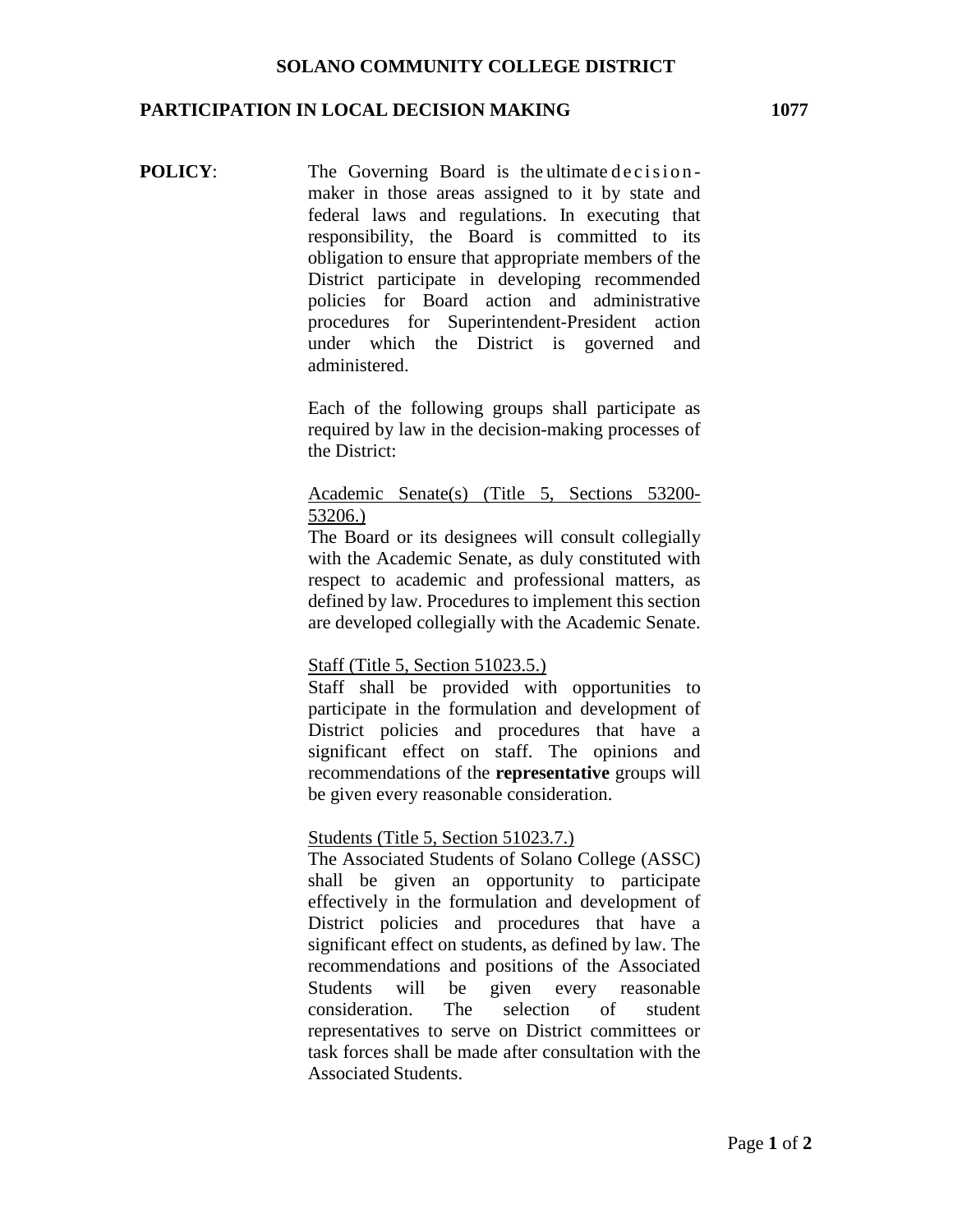### **PARTICIPATION IN LOCAL DECISION MAKING 1077**

Except for unforeseeable emergency situations, the Board shall not take any action on matters subject to this policy until the appropriate constituent group or groups have been provided the opportunity to participate within the following timeframe:

- (1) The applicable campus group or groups shall have no more than two months (three months if over summer or semester break) from the Boards first reading of a policy to propose addition(s)/deletion(s) to a policy or agree to the policy as submitted to the Board for first reading.
- (2) After a policy has been perused by all appropriate campus groups for their input, the Secretary of the Board shall submit the proposed policy to the Board Ad Hoc Policy Committee within two weeks following the meeting date at which the policy was reviewed by the last campus group submitting their input on the policy that was submitted to the Board for first reading.
- (3) The Board Ad Hoc Policy Committee will recommend the policy to the Board for approval by the second Governing Board meeting following receipt of policy from the Secretary of the Board.

Nothing in this policy will be construed to interfere with the formation or administration of employee organizations or with the exercise of rights guaranteed under the Educational Employment Relations Act, Government Code Sections 3540, et seq.

# **REFERENCES/**

**AUTHORITY:** Education Code Section 70902(b)(7); Title 5 Sections 53200 et seq., (Academic Senate), 51023.5 (Staff), 51023.7 (Students)

Accreditation Standard IV.A and IV.D.7

- **ADOPTED:** June 18, 2014
- **REVISED:** March 1, 2017